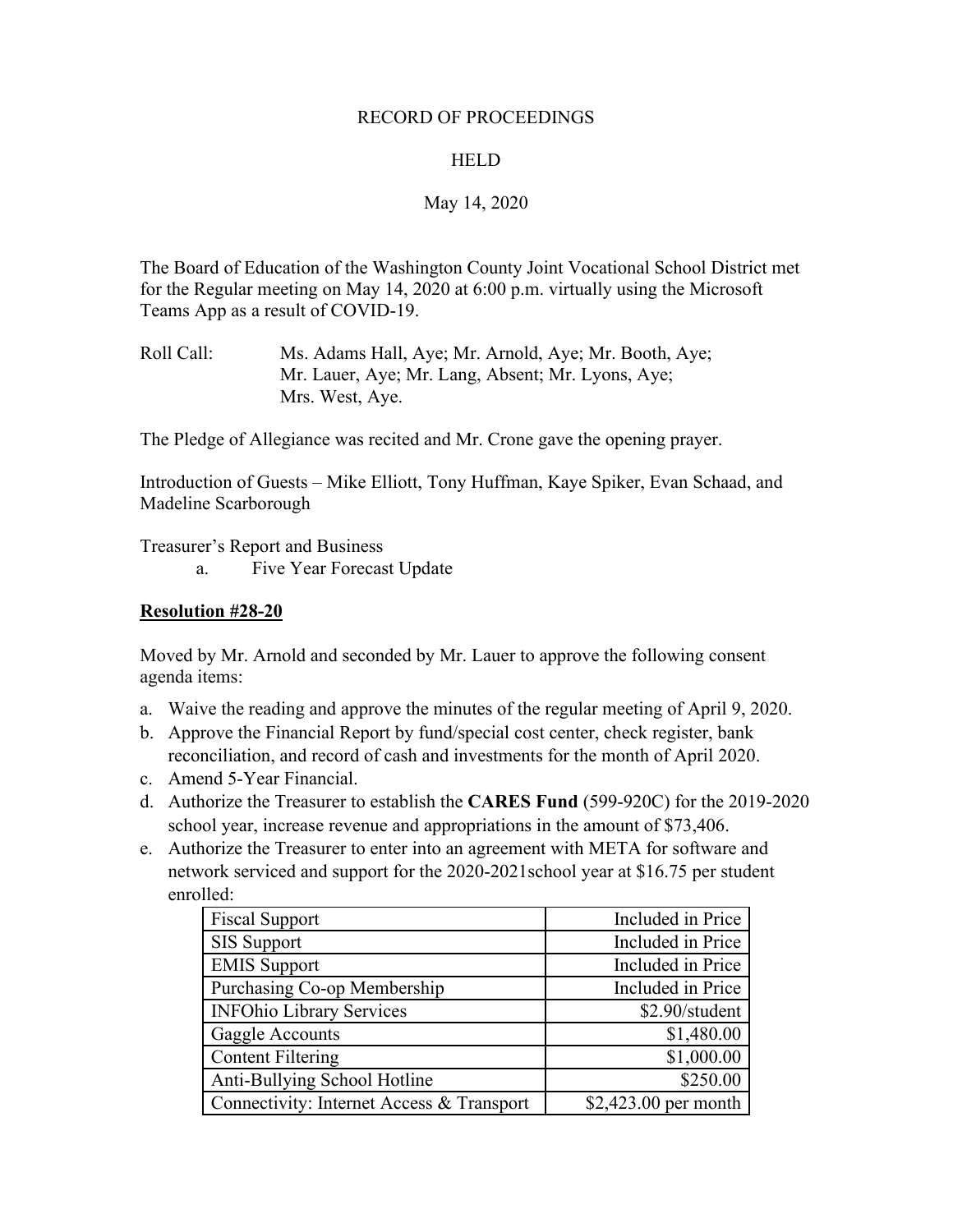## Page 6206 Minutes – Washington County JVS District May 14, 2020

|                                                                                                              | <b>WASHINGTON COUNTY CAREER CENTER - WASHINGTON COUNTY</b><br>Schedule Of Revenue, Expenditures and Changes In Fund Balances |                            |                            |                            |                            |                            |                            |                            |
|--------------------------------------------------------------------------------------------------------------|------------------------------------------------------------------------------------------------------------------------------|----------------------------|----------------------------|----------------------------|----------------------------|----------------------------|----------------------------|----------------------------|
|                                                                                                              | <b>Actual and Forecasted Operating Fund</b>                                                                                  |                            |                            |                            |                            |                            |                            |                            |
|                                                                                                              |                                                                                                                              | <b>ACTUAL</b>              |                            |                            |                            | <b>FORECASTED</b>          |                            |                            |
|                                                                                                              | <b>Fiscal Year</b><br>2017                                                                                                   | <b>Fiscal Year</b><br>2018 | <b>Fiscal Year</b><br>2019 | <b>Fiscal Year</b><br>2020 | <b>Fiscal Year</b><br>2021 | <b>Fiscal Year</b><br>2022 | <b>Fiscal Year</b><br>2023 | <b>Fiscal Year</b><br>2024 |
| <b>Revenue:</b>                                                                                              | 1.781.197                                                                                                                    | 1.858.379                  | 1.863.528                  | 1.978.560                  | 1.975.117                  | 1.992.123                  | 2.045.493                  | 2.081,461                  |
| 1.010 - General Property Tax (Real Estate)<br>1.020 - Public Utility Personal Property<br>1.030 - Income Tax | 476,951<br>$\sim$                                                                                                            | 586,766<br>$\sim$          | 714,228                    | 808,948<br>$\sim$          | 607,199<br>×.              | 736,420<br>$\sim$          | 740,987<br>$\sim$          | 745,554<br>÷.              |
| 1.035 - Unrestricted Grants-in-Aid                                                                           | 2.627.577                                                                                                                    | 2.556.475                  | 2.474.437                  | 2.462.627                  | 2.223.969                  | 2.523.969                  | 2.525.969                  | 2.527.969                  |
| 1.040 - Restricted Grants-in-Aid<br>1.045 - Restricted Federal Grants-in-Aid - SFSF                          | 1,108,621                                                                                                                    | 1.105.045                  | 1.128.150                  | 1.128.150                  | 1.128.150                  | 1,148,150                  | 1,153,150                  | 1,158,150                  |
| 1.050 - Property Tax Allocation                                                                              | 261.799                                                                                                                      | 272.160                    | 272.591                    | 285.750                    | 298.584                    | 299.215                    | 307.052                    | 314.904                    |
| 1.060 - All Other Operating Revenues                                                                         | 189,977                                                                                                                      | 182,856                    | 198,923                    | 320,771                    | 262,501                    | 262,501                    | 157,501                    | 132,501                    |
| 1.070 - Total Revenue                                                                                        | 6,446,122                                                                                                                    | 6,561,681                  | 6,651,857                  | 6,984,806                  | 6,495,520                  | 6,962,378                  | 6,930,152                  | 6,960,539                  |
| <b>Other Financing Sources:</b>                                                                              |                                                                                                                              |                            |                            |                            |                            |                            |                            |                            |
| 2.010 - Proceeds from Sale of Notes                                                                          |                                                                                                                              |                            |                            |                            | ÷,                         |                            |                            |                            |
| 2.020 - State Emergency Loans and Advancements<br>2.040 - Operating Transfers-In                             | 73,508                                                                                                                       | 83,248                     | 85,000                     | 81,500                     | 80,000                     | 80,000                     | 80,000                     | 80,000                     |
| 2.050 - Advances-In                                                                                          |                                                                                                                              |                            |                            |                            | ÷.                         | ÷.                         |                            |                            |
| 2.060 - All Other Financing Sources                                                                          | 61,025<br>134,533                                                                                                            | 105.949<br>189.197         | 70.759                     | 98.122<br>179,622          | 74,500<br>154,500          | 74,500<br>154,500          | 74.500<br>154,500          | 74,500<br>154,500          |
| 2.070 - Total Other Financing Sources<br>2.080 - Total Revenues and Other Financing Sources                  | 6,580,655                                                                                                                    | 6,750,878                  | 155,759<br>6,807,616       | 7,164,428                  | 6,650,020                  | 7,116,878                  | 7,084,652                  | 7,115,039                  |
|                                                                                                              |                                                                                                                              |                            |                            |                            |                            |                            |                            |                            |
| <b>Expenditures:</b><br>3.010 - Personnel Services                                                           | 2.852.081                                                                                                                    | 2.974.207                  | 3.173.863                  | 3,266,733                  | 3.390.630                  | 3.509.546                  | 3.598.696                  | 3.690.111                  |
| 3.020 - Employees' Retirement/Insurance Benefits                                                             | 1.255.581                                                                                                                    | 1.299.332                  | 1.356.980                  | 1.375.457                  | 1,450,108                  | 1.536.000                  | 1.609.275                  | 1.732.710                  |
| 3.030 - Purchased Services                                                                                   | 672.974                                                                                                                      | 600.273                    | 660.169                    | 631.471                    | 652.958                    | 663.058                    | 631.058                    | 642.058                    |
| 3.040 - Supplies and Materials                                                                               | 472.967                                                                                                                      | 349.708                    | 384.371                    | 435.364                    | 501.933                    | 403.716                    | 411.067                    | 411.067                    |
| 3.050 - Capital Outlay                                                                                       | 168,608                                                                                                                      | 334,195                    | 314,836                    | 135,742                    | 315,771                    | 320,171                    | 310,171                    | 291,171                    |
| 3.060 - Intergovernmental                                                                                    |                                                                                                                              |                            |                            |                            |                            |                            |                            |                            |
| <b>Debt Service:</b>                                                                                         |                                                                                                                              |                            |                            |                            |                            |                            |                            |                            |
| 4.010 - Principal-All Years                                                                                  | 210,848                                                                                                                      | 159.520                    | 163,348                    |                            |                            |                            |                            |                            |
| 4.020 - Principal - Notes<br>4.030 - Principal - State Loans                                                 |                                                                                                                              |                            |                            |                            |                            |                            |                            |                            |
| 4.040 - Principal - State Advances                                                                           |                                                                                                                              |                            |                            |                            | ٠                          |                            |                            |                            |
| 4.050 - Principal - HB264 Loan                                                                               |                                                                                                                              |                            |                            | 309.897                    | $\overline{a}$             |                            |                            |                            |
| 4.055 - Principal - Other                                                                                    |                                                                                                                              | 19.658                     | 15.831                     | 68.249<br>16.060           | 68.249                     | 68.249                     |                            |                            |
| 4.060 - Interest and Fiscal Charges<br>4.300 - Other Objects                                                 | 24.946<br>104.298                                                                                                            | 98.444                     | 110.544                    | 104.092                    | 108,489                    | 110.024                    | 111,586                    | 113,176                    |
| 4.500 - Total Expenditures                                                                                   | 5.762.303                                                                                                                    | 5.835.337                  | 6.179.942                  | 6.343.065                  | 6,488.138                  | 6.610.764                  | 6.671.853                  | 6.880.293                  |
| <b>Other Financing Uses</b>                                                                                  |                                                                                                                              |                            |                            |                            |                            |                            |                            |                            |
| 5.010 - Operating Transfers-Out                                                                              | 333,508                                                                                                                      | 361,952                    |                            | 291,500                    | 140,000                    | 140,000                    | 140,000                    | 140,000                    |
| 5.020 - Advances-Out                                                                                         | ٠                                                                                                                            |                            | 243.183                    |                            |                            |                            |                            |                            |
| 5.030 - All Other Financing Uses                                                                             |                                                                                                                              |                            |                            | 10,000                     | 10,000                     | 10,000                     | 10,000                     | 10,000                     |
| 5.040 - Total Other Financing Uses<br>5.050 - Total Expenditures and Other Financing Uses                    | 333,508<br>6,095,811                                                                                                         | 361,952<br>6,197,289       | 243,183<br>6,423,125       | 301,500<br>6,644,565       | 150,000<br>6,638,138       | 150,000<br>6,760,764       | 150,000<br>6,821,853       | 150,000<br>7,030,293       |
|                                                                                                              |                                                                                                                              |                            |                            |                            |                            |                            |                            |                            |
| Excess of Rev & Other Financing Uses Over (Under)                                                            |                                                                                                                              |                            |                            |                            |                            |                            |                            |                            |
| 6.010 - Expenditures and Other Financing Uses                                                                | 484,844                                                                                                                      | 553,589                    | 384,491                    | 519,863                    | 11,882                     | 356,114                    | 262,799                    | 84,746                     |
| Cash Balance July 1 - Excluding Proposed Renewal/                                                            |                                                                                                                              |                            |                            |                            |                            |                            |                            |                            |
| 7.010 - Replacement and New Levies                                                                           | 4,391,713                                                                                                                    | 4,876,557                  | 5,430,146                  | 5,814,637                  | 6,334,500                  | 6.346.383                  | 6,702,497                  | 6,965,296                  |
| 7.020 - Cash Balance June 30                                                                                 | 4.876.557                                                                                                                    | 5.430.146                  | 5,814,637                  | 6.334.500                  | 6.346.383                  | 6,702,497                  | 6,965,296                  | 7,050,043                  |
| 8.010 - Estimated Encumbrances June 30                                                                       | 124,108                                                                                                                      | 82,827                     | 69,992                     | 75,000                     | 75,000                     | 75,000                     | 75,000                     | 75,000                     |
| <b>Reservations of Fund Balance:</b>                                                                         |                                                                                                                              |                            |                            |                            |                            |                            |                            |                            |
| 9.010 - Textbooks and Instructional Materials                                                                |                                                                                                                              |                            |                            |                            |                            |                            |                            |                            |
| 9.020 - Capital Improvements                                                                                 | 73,508                                                                                                                       | 83,248                     | 85,000                     | 81,500                     | 80,000                     | 80,000                     | 80,000                     | 80,000                     |
| 9.030 - Budget Reserve<br>9.040 - DPIA                                                                       | 98.182                                                                                                                       | 98.182                     | 98,182                     |                            |                            |                            |                            |                            |
| 9.050 - Debt Service                                                                                         |                                                                                                                              |                            | ÷                          |                            |                            |                            |                            |                            |
| 9.060 - Property Tax Advances                                                                                |                                                                                                                              |                            | $\overline{a}$             |                            |                            |                            |                            |                            |
| 9.070 - Bus Purchases                                                                                        |                                                                                                                              |                            |                            |                            |                            |                            |                            |                            |
| 9.080 - Subtotal                                                                                             | 171,690                                                                                                                      | 181,430                    | 183,182                    | 81,500                     | 80,000                     | 80,000                     | 80,000                     | 80,000                     |
| Fund Balance June 30 for Certification                                                                       |                                                                                                                              |                            |                            |                            |                            |                            |                            |                            |
| 10.010 - of Appropriations                                                                                   | 4.580.760                                                                                                                    | 5,165,889                  | 5,561,463                  | 6,178,000                  | 6,191,383                  | 6,547,497                  | 6,810,296                  | 6,895,043                  |
|                                                                                                              |                                                                                                                              |                            |                            |                            |                            |                            |                            |                            |

## Roll Call: Ms. Adams Hall, Aye; Mr. Arnold, Aye; Mr. Booth, Aye; Mr. Lauer, Aye; Mr. Lang, Absent; Mr. Lyons, Aye; Mrs. West, Aye. President West declared the resolution adopted.

Superintendent's Report and Business

- a. Virtual Senior Awards Assembly May 19, 2020
- b.  $COVID-19$
- c. Opening School Initial Discussions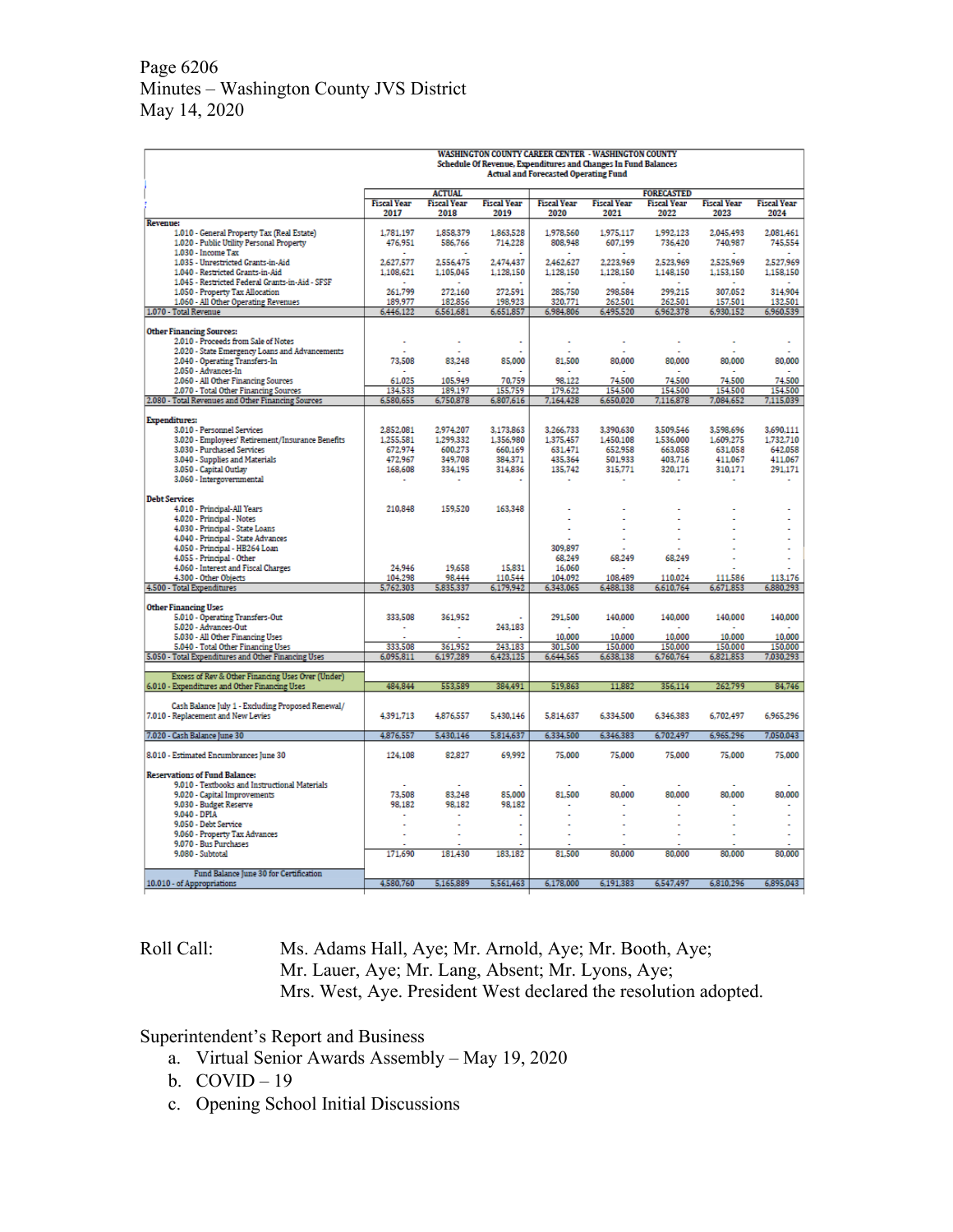Page 6207 Minutes – Washington County JVS District May 14, 2020

#### **Resolution #29-20**

Moved by Mr. Booth and seconded by Mr. Arnold to approve the following consent agenda items:

a. Recognize 2019-2020 Outstanding Student from each Home School:

| <b>Home School</b> | <b>First Name</b> | <b>Last Name</b> | Program                            |  |
|--------------------|-------------------|------------------|------------------------------------|--|
| Belpre             | Eric              | Dotson           | Sports Medicine & Exercise Science |  |
| Fort Frye          | Cynthia           | Crim             | Sports Medicine & Exercise Science |  |
| Frontier           | Shyli             | O'Brien          | Patient Health Care                |  |
| Marietta           | Faith             | Chichester       | Diesel Truck Mechanics             |  |
| Warren             | <b>Brandon</b>    | Simoniette       | Sports Medicine & Exercise Science |  |
| Waterford          | Natalie           | Ponchak          | Medical College Prep               |  |

- b. Approve classified calendars for 2020-2021.
- c. Thank you letter from Eve, Inc. for donation made by NTHS/Evan Schaad.
- d. Master Service Agreement between WCCC and JobsOhio beginning July 1, 2019 through June 30, 2024.
- e. Employ Adult Technical Training instructor for the year ending June 30, 2020:

| <b>Name</b>            | Area                               | Rate/Hr. | <b>Effective</b> |
|------------------------|------------------------------------|----------|------------------|
| <i>*</i> Teresa Gibson | <b>Chemical Operator</b>           | \$29.00  | May 18, 2020     |
| *Teresa Gibson         | Chemical Technician                | \$29.00  | May 18, 2020     |
| Jessica Townsend       | Surgical Technologist              | \$21.60  | April 29, 2020   |
|                        | $(4)$ n $1'$ n $(1)$ n $1$ 1 1 1 1 |          |                  |

(\*) Pending BCI/FBI background checks.

f. Renew Certificated Staff Contracts beginning August 17, 2020:

| Secondary               | . `ontract_ |
|-------------------------|-------------|
| Kittle. Charles "Brian" | m111n o     |

Roll Call: Ms. Adams Hall, Aye; Mr. Arnold, Aye; Mr. Booth, Aye; Mr. Lauer, Aye; Mr. Lang, Absent; Mr. Lyons, Aye; Mrs. West, Aye. President West declared the resolution adopted.

#### **Resolution #30-20 – Food Prices for 2020-2021**

Moved by Mr. Lauer and seconded by Mr. Lyons to approve the following resolution:

WHEREAS, The Healthy, Hunger-Free Kids Act, Section 205, requires SFA's to charge students for paid meals at a price that is on an average equal to the difference between free meal reimbursement and paid meal reimbursement, and;

WHEREAS, The Career Center currently receives \$3.43 for free meal reimbursements, and \$.34 for paid meal reimbursements, a difference of \$3.09; and;

WHEREAS, In accordance with those reimbursement amounts and the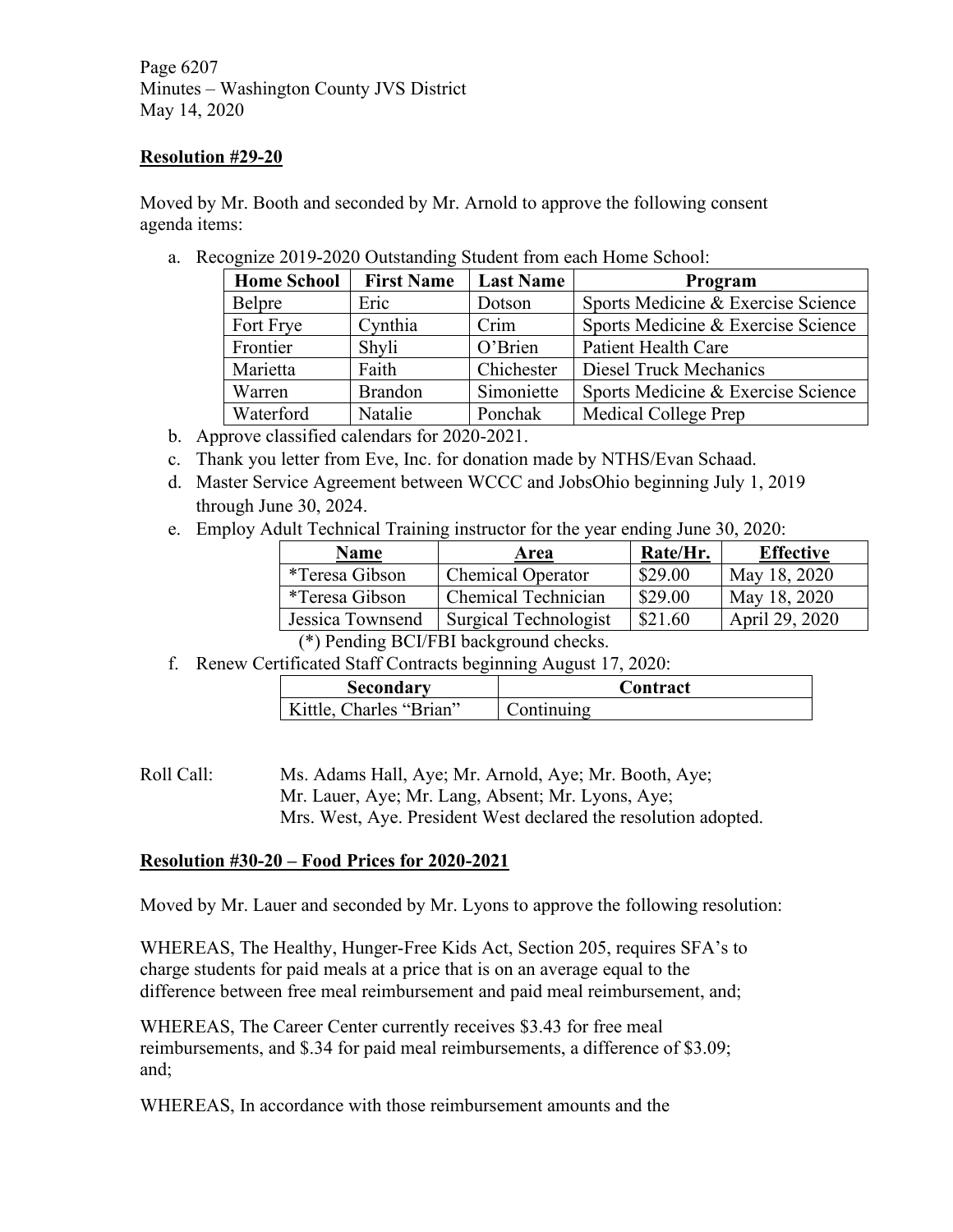Page 6208 Minutes – Washington County JVS District May 14, 2020

requirements of this Act, Effective July 1, 2020, the price of lunches will remain at \$2.65 for school year 2020-2021; now therefore,

BE IT RESOLVED, That food prices be established for 2020-2021 school year as follows;

| National School Lunch Program                           |                 |
|---------------------------------------------------------|-----------------|
| Breakfast (student)                                     | Free            |
| Type "A: Lunch (student & adult)<br>Reduced Lunch Price | \$2.65<br>\$.40 |

Ala-Carte Item prices to be determined based on vendor pricing.

Roll Call: Ms. Adams Hall, Aye; Mr. Arnold, Aye; Mr. Booth, Aye; Mr. Lauer, Aye; Mr. Lang, Absent; Mr. Lyons, Aye; Mrs. West, Aye. President West declared the resolution adopted.

# **Resolution #31-20 – Supplemental Contracts**

Moved by Mr. Booth and seconded by Mr. Lyons to approve the following resolution:

WHEREAS, the Director of the Ohio Department of Health issued an order on March 17, 2020, to close all K-12 Schools in the State of Ohio due to the implications of COVID-19.

WHEREAS, §11.05 of the WCCCTA agreement indicates the Board of Education will pay chapter advisors for work performed during the school year.

WHEREAS, all work for the chapter advisors was substantially completed prior to March 17, 2020

NOW, THERFORE, BE IT RESOLVED that the Board authorize full payment for all chapter advisors for the 2019-2020 Academic Year.

Roll Call: Ms. Adams Hall, Aye; Mr. Arnold, Aye; Mr. Booth, Aye; Mr. Lauer, Aye; Mr. Lang, Absent; Mr. Lyons, Aye; Mrs. West, Aye. President West declared the resolution adopted.

#### **Resolution #32-20 – Accept Resignation of Paul Westbrook**

Moved by Mr. Lauer and seconded by Mr. Booth to approve the following resolution:

WHEREAS, Paul Westbrook, Auto Collision Instructor, has submitted a letter of resignation; therefore,